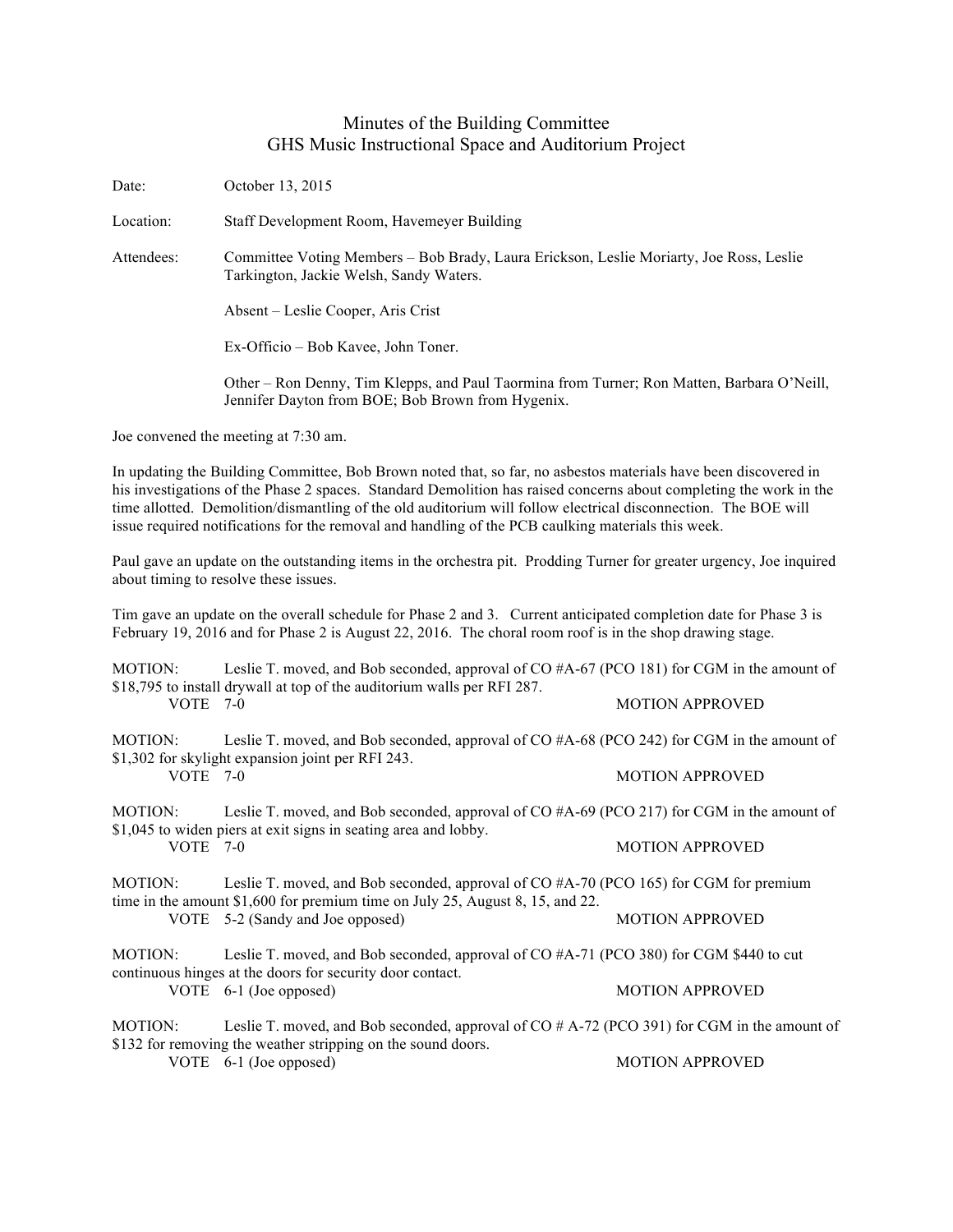| MOTION:                                                                 | Leslie T. moved, and Bob seconded, approval of CO #A-73 (PCO 367) for CGM in the amount of<br>\$1,408 for added locksets to doors 126.1A, 126.2, 301.1, and 301.2.                                                                                                                |                        |
|-------------------------------------------------------------------------|-----------------------------------------------------------------------------------------------------------------------------------------------------------------------------------------------------------------------------------------------------------------------------------|------------------------|
| <b>VOTE 7-0</b>                                                         |                                                                                                                                                                                                                                                                                   | <b>MOTION APPROVED</b> |
| MOTION:                                                                 | Leslie T. moved, and Bob seconded, approval of CO #A-74 (PCO 380) for CGM in the amount of<br>\$725 to cut and patch ceiling holes for security installation.<br>VOTE 6-1 (Joe opposed)<br>Laura will investigate whether this expense may be taken up by the Board of Education. |                        |
|                                                                         |                                                                                                                                                                                                                                                                                   | <b>MOTION APPROVED</b> |
| MOTION:<br><b>VOTE 7-0</b>                                              | Leslie T. moved, and Bob seconded, approval of CO #A-75 (PCO 410) for CGM in the amount<br>\$2,456 to frame rock and reinstall gym pads.                                                                                                                                          |                        |
|                                                                         |                                                                                                                                                                                                                                                                                   | <b>MOTION APPROVED</b> |
| MOTION:<br>VOTE 7-0                                                     | Leslie T. moved, and Bob seconded, approval of CO #D-76 (PCO 344) for CGM, a credit, in the<br>amount of \$5,541 for deleted drywall at the top of the auditorium on the east and west walls.                                                                                     | <b>MOTION APPROVED</b> |
| MOTION:<br>\$221 for picture hanger clips.<br>VOTE 7-0                  | Leslie T. moved, and Bob seconded, approval of CO $#A-77$ (PCO 411) for CGM in the amount of                                                                                                                                                                                      |                        |
|                                                                         |                                                                                                                                                                                                                                                                                   | <b>MOTION APPROVED</b> |
| MOTION:                                                                 | Leslie T. moved, and Bob seconded, approval of CO #78 (PCO 412) for CGM in the amount of<br>\$500 to install temporary aluminum thresholds at the stage area.<br>VOTE 6-1 (Joe opposed)                                                                                           |                        |
|                                                                         |                                                                                                                                                                                                                                                                                   | <b>MOTION APPROVED</b> |
| MOTION:<br>install temporary barricades for the TCO.<br><b>VOTE 7-0</b> | Leslie T. moved, and Bob seconded, approval of CO#79 (PCO 412) in the amount of \$933 to                                                                                                                                                                                          |                        |
|                                                                         |                                                                                                                                                                                                                                                                                   | <b>MOTION APPROVED</b> |
| MOTION:<br>\$1,281 to system leak.<br>VOTE 7-0                          | Leslie T. moved, and Bob seconded, D-07 (PCO 413) for Northeast Fire Protection, a credit, of                                                                                                                                                                                     |                        |
|                                                                         |                                                                                                                                                                                                                                                                                   | <b>MOTION APPROVED</b> |
| MOTION:<br>VOTE 7-0                                                     | Leslie T. moved, and Bob seconded, approval of CO #D 014 (PCO 393) for Kelley Brothers, a<br>back charge, in the amount of \$528 for late arrival of mezzanine hardware.                                                                                                          |                        |
|                                                                         |                                                                                                                                                                                                                                                                                   | <b>MOTION APPROVED</b> |
| MOTION:<br>VOTE 7-0                                                     | Leslie T. moved, and Bob seconded, approval of CO #D-015 (PCO 387) for Kelley Brothers, a<br>credit, in the amount of \$264 for doors 107 and 108, which were prepped incorrectly.                                                                                                |                        |
|                                                                         |                                                                                                                                                                                                                                                                                   | <b>MOTION APPROVED</b> |
| MOTION:                                                                 | Leslie T. moved, and Bob seconded, approval of CO #A-047 (PCO 319) for United Steel in the<br>amount of \$2,952 for a modification to the platform at the upper spiral stair per RFI #582.01.                                                                                     |                        |
| VOTE 7-0                                                                |                                                                                                                                                                                                                                                                                   | <b>MOTION APPROVED</b> |
| MOTION:<br>VOTE 7-0                                                     | Leslie T. moved, and Bob seconded, approval of CO #A-048 (PCO 405) for US Steel in the<br>amount of \$492 to hoist the follow spot fixtures to the follow spot booth.                                                                                                             |                        |
|                                                                         |                                                                                                                                                                                                                                                                                   | <b>MOTION APPROVED</b> |
| MOTION:<br>VOTE 7-0                                                     | Leslie T. moved, and Bob seconded, approval of CO $#A-49$ (PCO 409) for US Steel \$1,722 to<br>install a cane rail at the bottom of stair C per RFI 721.                                                                                                                          |                        |
|                                                                         |                                                                                                                                                                                                                                                                                   | <b>MOTION APPROVED</b> |